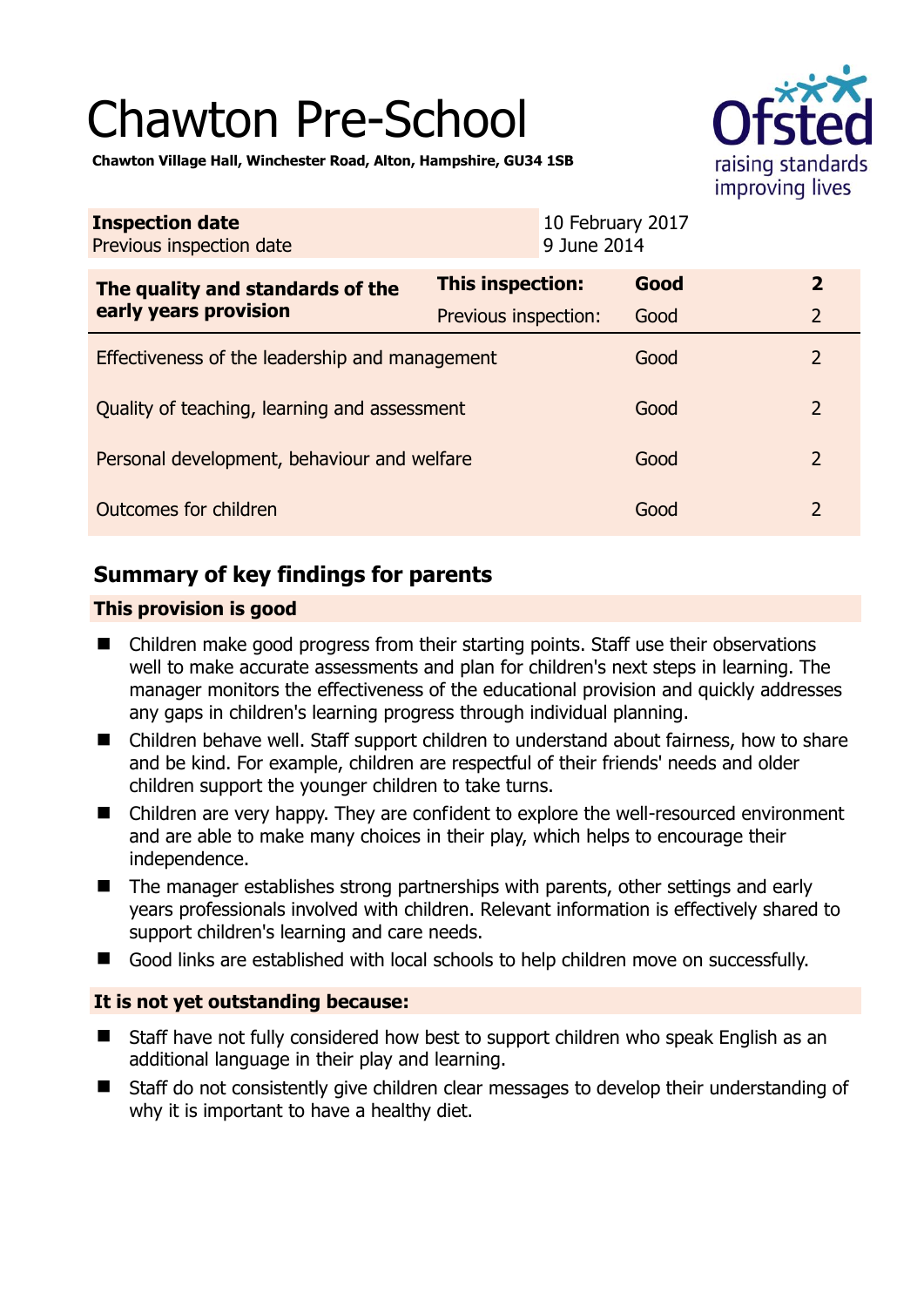# **What the setting needs to do to improve further**

#### **To further improve the quality of the early years provision the provider should:**

- extend opportunities for children who speak English as an additional language to develop and use their home language in their play and learning
- build on children's understanding about the benefits that a balanced diet has on their health and well-being.

#### **Inspection activities**

- The inspector observed the quality of teaching during activities and assessed the impact this has on children's learning.
- The inspector carried out a joint observation with the manager and they discussed their findings.
- The inspector spoke to the manager about the methods she uses to evaluate the provision.
- The inspector spoke to staff about their knowledge of child protection and the procedures they follow to keep children safe.
- The inspector viewed learning documents and spoke to staff about their knowledge of their key children and how they were supporting their learning.

## **Inspector**

Nina Lambkin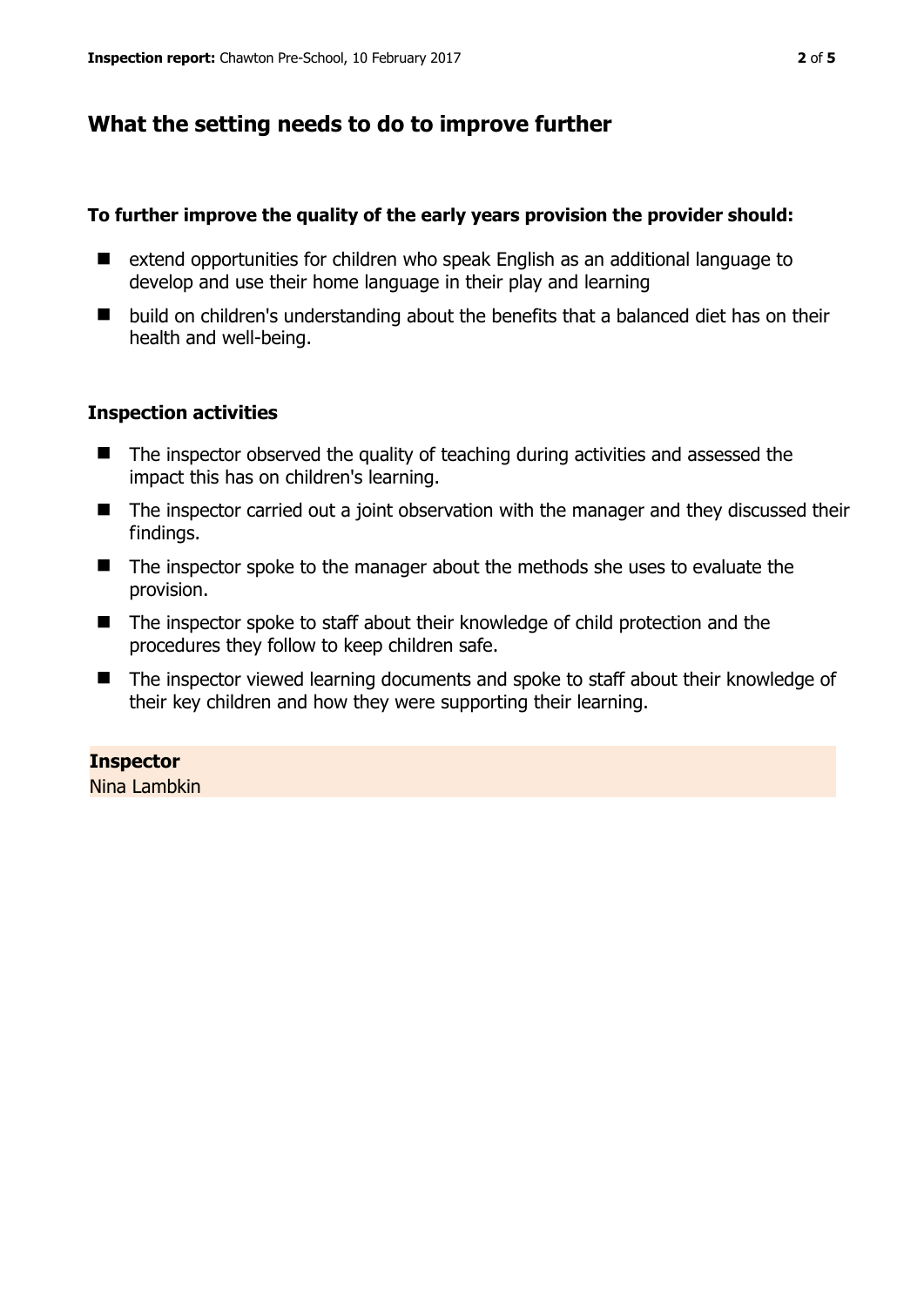# **Inspection findings**

### **Effectiveness of the leadership and management is good**

Safeguarding is effective. All staff undertake safeguarding training and demonstrate a secure knowledge of the procedures to follow in the event of a welfare concern about a child. The manager and staff work together well to review the provision and to make ongoing improvements. Regular support meetings provide opportunities for staff to discuss ideas and share good practice. Staff are well qualified, and they regularly improve their practice, knowledge and skills. For example, they implemented a programme of using simple signs to better support language development for some children. Additional funding is used well, for example, with staff training to meet individual children's needs.

## **Quality of teaching, learning and assessment is good**

Staff provide activities that encourage children and motivate them to learn. For instance, children are excited to play in the role-play vet's surgery and use real stethoscopes to listen to each other's hearts. Staff promote diversity well, for example, they provide resources that present positive images of both men and women in a variety of job roles. Staff encourage children to be creative and express their own ideas. For instance, children thoroughly enjoy making marks and mixing colours during a painting activity. Staff make the most of opportunities to extend children's thinking and learning. For example, they consistently refer to a number poster to reinforce the idea of counting for a purpose and identifying numbers of significance.

#### **Personal development, behaviour and welfare are good**

Children are settled and emotionally secure. Effective settling-in procedures and detailed discussions with parents allow staff to identify the need for any early support. This means that staff can plan for any extra support that children might need. Children enjoy the chance to be physically active, for example, when riding bikes and scooters outdoors. They learn to manage risks, such as when they climb up the slide and negotiate spaces indoors as they work together to push a wheeled trolley around the room. Children learn about handling tools and equipment safely. For example, they carefully use scissors during craft activities and staff help them use knifes while preparing snack.

#### **Outcomes for children are good**

Children learn a good range of skills that help prepare them for their future learning, such as developing strong early mathematical skills. For example, older children count all the boys and all the girls, before successfully adding the totals together, while younger children count the pasta pieces they use to make necklaces. Children have good opportunities to practise skills that support their readiness for school. For example, children sit and listen well during group time and confidently answer 'Good Morning' when their name is called.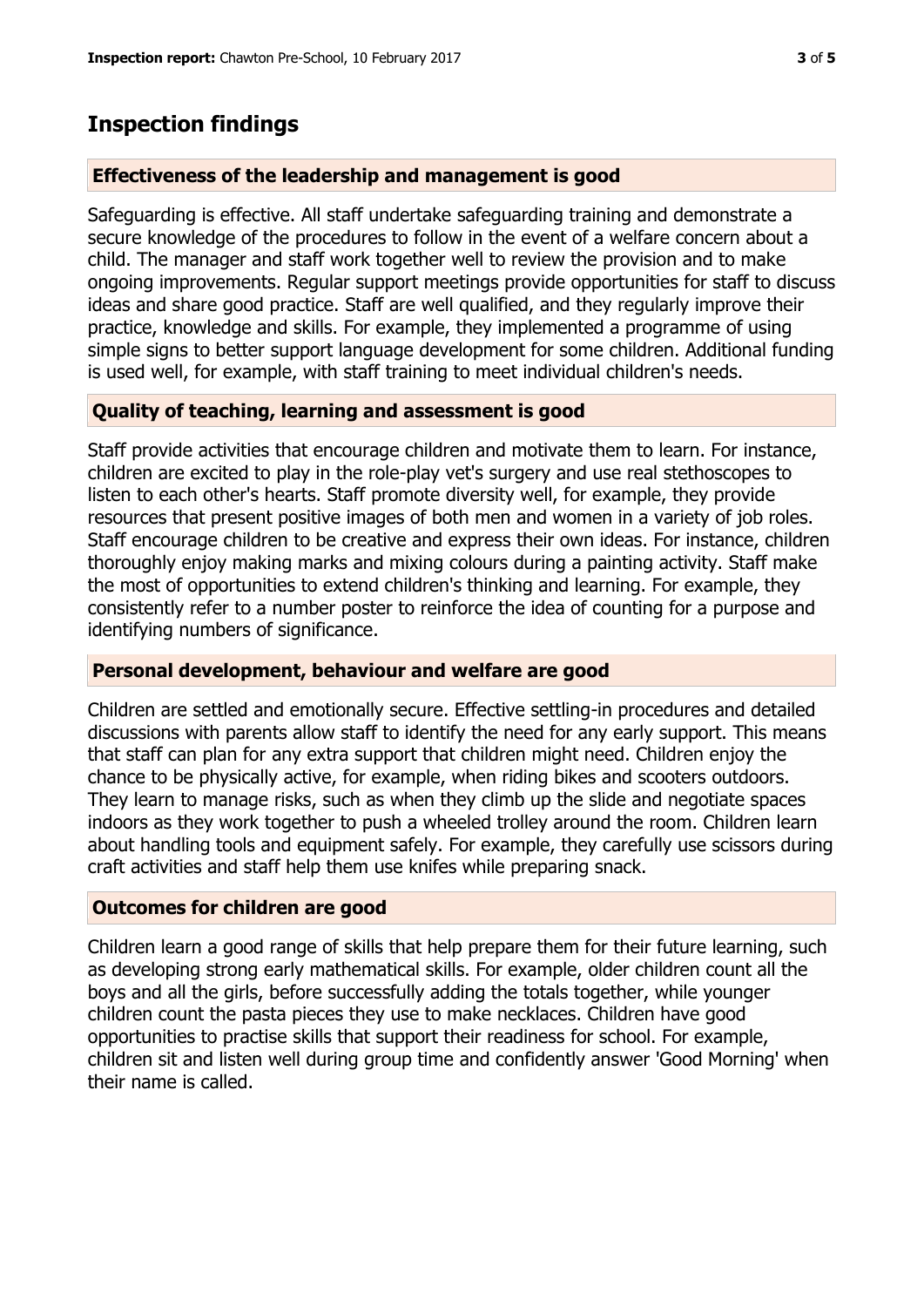# **Setting details**

| Unique reference number                             | 109858                                                                               |  |
|-----------------------------------------------------|--------------------------------------------------------------------------------------|--|
| <b>Local authority</b>                              | Hampshire                                                                            |  |
| <b>Inspection number</b>                            | 1068381                                                                              |  |
| <b>Type of provision</b>                            | Full-time provision                                                                  |  |
| Day care type                                       | Childcare - Non-Domestic                                                             |  |
| <b>Registers</b>                                    | Early Years Register, Compulsory Childcare<br>Register, Voluntary Childcare Register |  |
| Age range of children                               | $2 - 4$                                                                              |  |
| <b>Total number of places</b>                       | 26                                                                                   |  |
| Number of children on roll                          | 22                                                                                   |  |
| Name of registered person                           | <b>Chawton Pre-School Committee</b>                                                  |  |
| <b>Registered person unique</b><br>reference number | RP907746                                                                             |  |
| <b>Date of previous inspection</b>                  | 9 June 2014                                                                          |  |
| <b>Telephone number</b>                             | 07552155236                                                                          |  |

Chawton Pre-School registered in 1992. It is situated in Alton, Hampshire. The pre-school operates during term time only and is open on Monday and Tuesday from 9am to 3pm, on Thursday from 9am to midday, and on Friday from 9am to 1pm. There are five members of staff, all of whom hold relevant childcare qualifications. The manager holds a level 4 qualification, and four staff hold qualifications at level 3. The pre-school receives funding to provide free early education for children aged three and four years.

This inspection was carried out by Ofsted under sections 49 and 50 of the Childcare Act 2006 on the quality and standards of provision that is registered on the Early Years Register. The registered person must ensure that this provision complies with the statutory framework for children's learning, development and care, known as the early years foundation stage.

Any complaints about the inspection or the report should be made following the procedures set out in the guidance 'Complaints procedure: raising concerns and making complaints about Ofsted', which is available from Ofsted's website: www.gov.uk/government/organisations/ofsted. If you would like Ofsted to send you a copy of the guidance, please telephone 0300 123 4234, or email enquiries@ofsted.gov.uk.